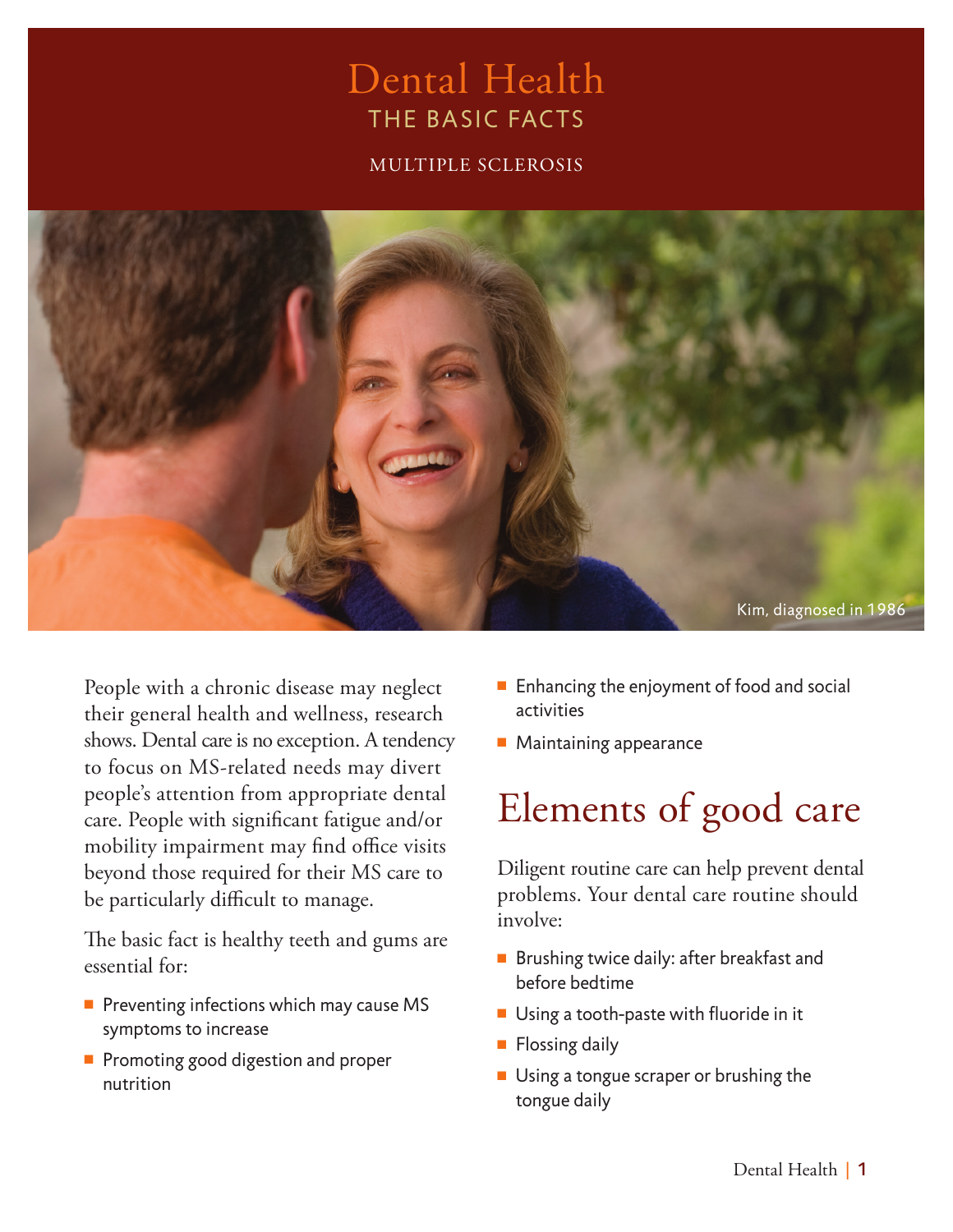- $\blacksquare$  Eating a well-balanced diet without excessive sweets
- Scheduling regular dental visits, usually every 6 months
- $\blacksquare$  Replacing your toothbrush at least every 3 to 4 months
- $\blacksquare$  Promptly reporting any bleeding gums, tooth or jaw pain or tooth sensitivity

# Routine dental visits

During the regularly-scheduled checkups, the dentist inspects your teeth, gums, tongue, and throat. A typical dental examination involves:

- $\blacksquare$  An oral cancer screening which includes examining your face, neck, lymph nodes, soft tissues, and jaw joints ("TMJ"s)
- Looking for loose or broken teeth, or damaged fillings
- $\blacksquare$  Checking for gum disease
- $\blacksquare$  X-raying your teeth for signs of decay or damage
- $\blacksquare$  Inspecting your bite
- $\blacksquare$  Checking any dental appliances you might have (bridge, night guard, bite plate)
- $\blacksquare$  Cleaning (to remove plaque and tartar), polishing, and flossing your teeth
- $\blacksquare$  Reviewing brushing and flossing techniques
- $\blacksquare$  Scheduling any needed dental treatment (Note: There are no restrictions on the type of anesthesia that can be used for a person with MS during dental procedures; you and your dentist can choose whichever type of anesthesia is most comfortable for you.)

# Common dental problems that may be identified

During the examination the dentist will look for:

- $\blacksquare$  Caries or tooth decay—also known as "cavities" because holes develop in the tooth enamel
- $\blacksquare$  Periodontal disease, which causes inflamed and infected gums
- $\blacksquare$  Bruxism, which occurs when a person clenches his or her jaws or "grinds" teeth, usually during the night
- $\blacksquare$  Malocclusion, when the upper and lower jaw do not close properly

Caries and periodontitis are infections, each of which can be made worse by bruxism and malocclusion.

## Dental care and MS symptoms

There are several symptoms of MS that can interfere with adequate care of the teeth and gums. Fatigue, spasticity, weakness, tremor, facial pain (trigeminal neuralgia) and sensory changes (numbness, tingling, and/or pain) in the hands can all challenge a person's efforts to brush and floss adequately. The following strategies and assistive devices can compensate for these problems: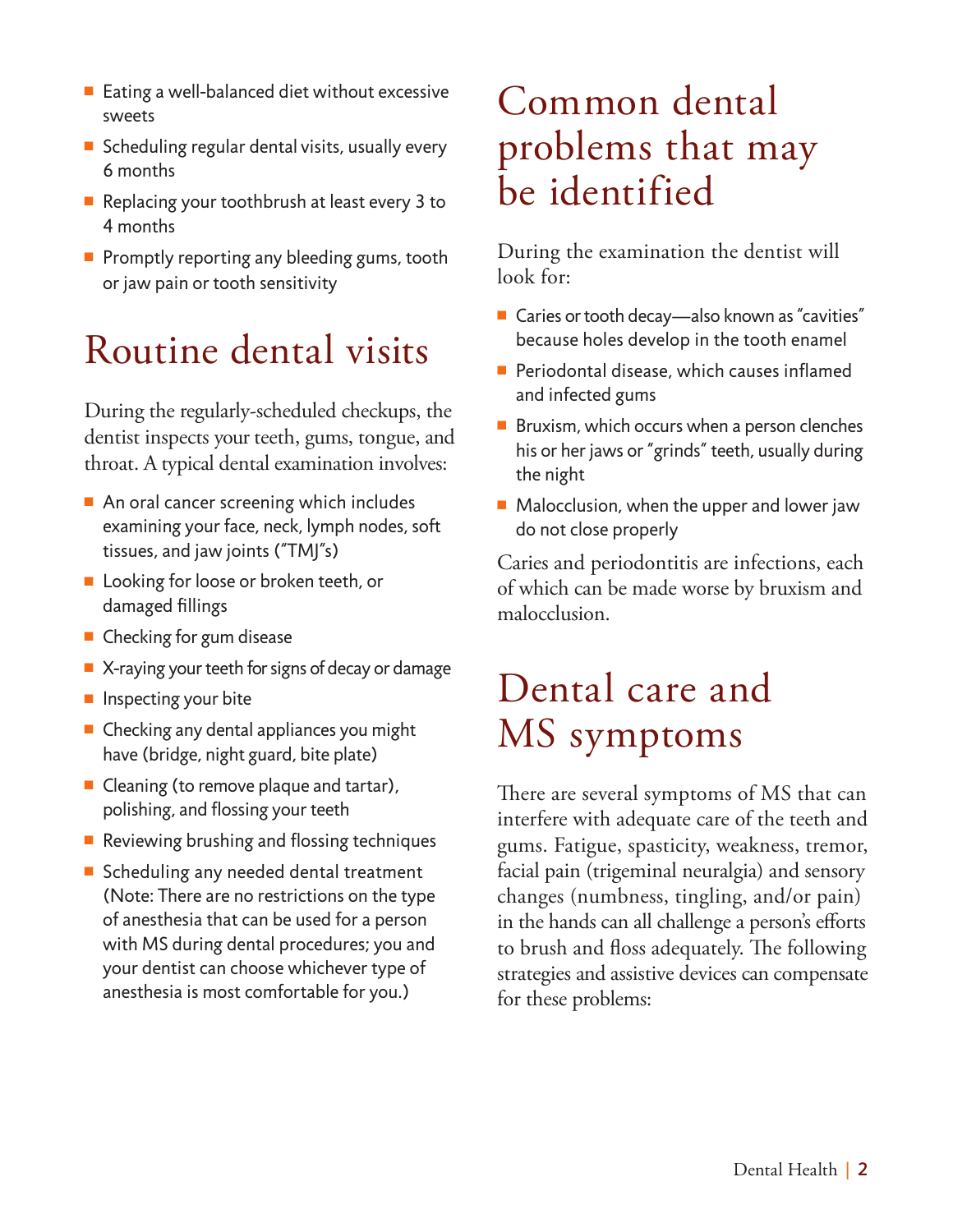- $\blacksquare$  Use toothbrushes with built-up handles (or cut a small slit in the sides of a tennis ball and slide it onto the handle of the toothbrush); use flossing tools; consider electric toothbrushes and flossing devices.
- Sit to brush and floss, if standing at the basin is tiring.
- $\blacksquare$  Floss in the morning if you are too tired at night. Since flossing at bedtime is preferable because it removes bacteria that will multiply while you sleep, try flossing in bed.
- $\blacksquare$  Allow a family member or personal assistant to help with tooth brushing/ flossing.
- $\blacksquare$  Manage tremors by wearing a weighted glove while brushing.

Some medications used to treat MS symptoms can cause dry mouth. Saliva helps to cleanse the mouth and teeth. A dry mouth is not only uncomfortable, it may cause bacteria to accumulate and may also interfere with chewing. In addition, spicy or salty foods may cause pain in a dry mouth. You can minimize the effects of dry mouth by:

- $\blacksquare$  Sipping water or sugarless drinks often
- $\blacksquare$  Avoiding caffeine, tobacco, and alcohol
- $\blacksquare$  Using a small squirt of lemon in the mouth or sugarless lemon candies to stimulate the parotid glands (which control saliva)
- $\blacksquare$  Using a humidifier at night
- $\blacksquare$  Using special products that are available in pharmacies to moisten dry mouth

# Dental visits and MS symptoms

Plan to handle the challenges of fatigue, poor balance, spasticity, and/or transportation issues by:

- Finding out ahead of time whether the office building is sufficiently accessible
- $\blacksquare$  Making your special needs known to the office staff before your appointment
- $\blacksquare$  Determining whether the office has a dental chair that is sufficiently accessible for you (keep in mind that persons who use wheelchairs may need other types of assistance as well)
- Getting some extra rest beforehand to compensate for the traveling and the office visit
- Scheduling visits for a time of day when you usually feel the most rested
- $\blacksquare$  Planning to rest upon returning from the dental visit

### THE TRUTH ABOUT MERCURY AMALGAM

There have been claims over the years that mercury leaking from amalgam dental fillings damages the immune system and causes a broad range of diseases, including MS. While the cause of MS remains unknown, there is no scientific evidence that heavy metal poisoning is responsible for either the onset or worsening of MS. There is no reason to have your dental fillings removed or replaced. This is a very expensive procedure with no proven benefit for people with MS.

### Resources

### Academy of General Dentistry

211 East Chicago Avenue Suite 900 Chicago, Illinois 60611 Tel: 888-243-3368 Web site: www.agd.org/patient-resources.aspx